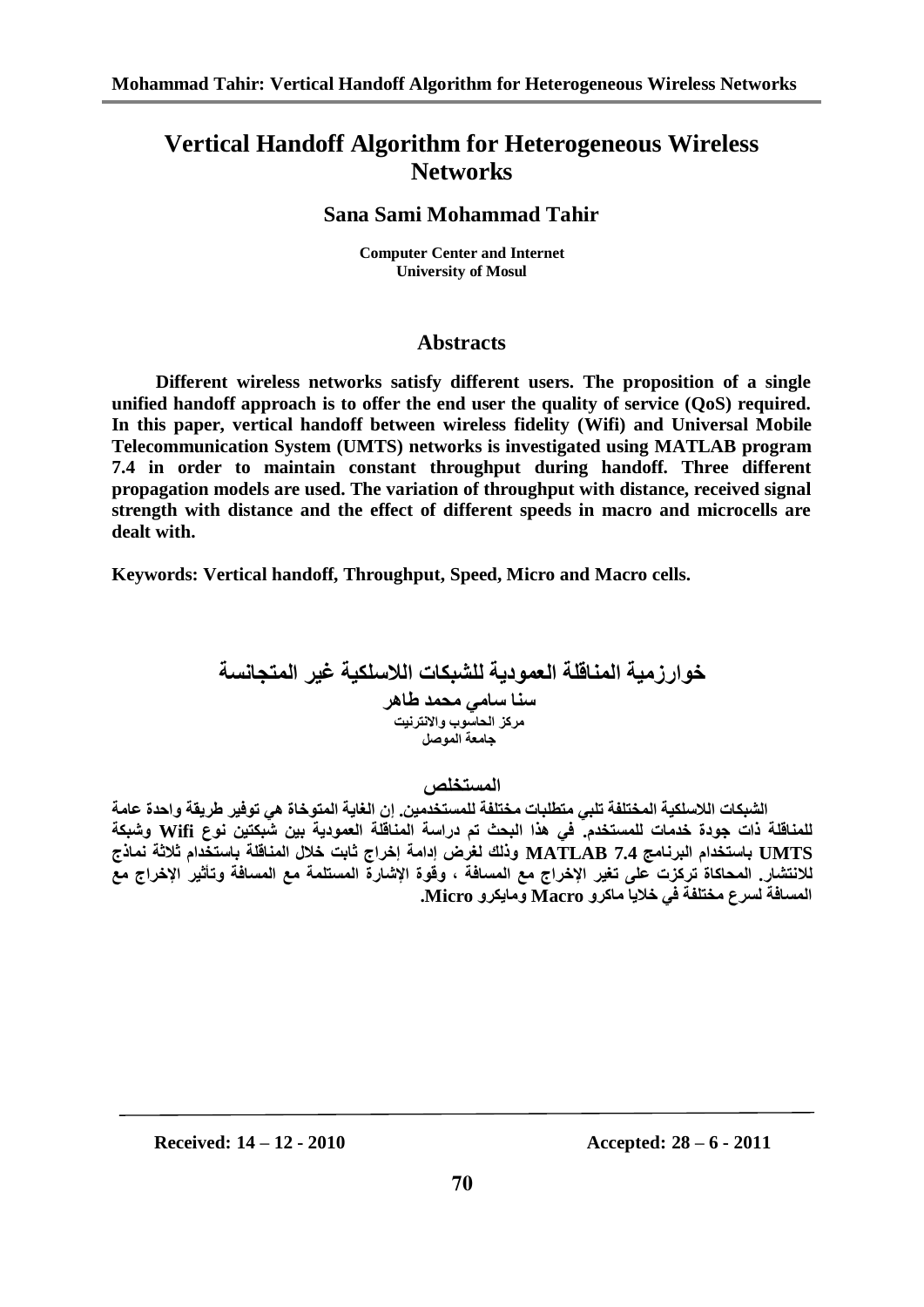## **1. Introduction:**

For reliable wireless communication, the integration of two heterogeneous mobile network (for example Wifi and UMTS system) to be error free and maintain constant throughput for the next generation multimedia wireless networks [1- 4].

Handoff is the process of maintaining a mobile user active connection as it moves within the wireless network. Mobility in networks is managed by two different strategies, horizontal handoff and vertical handoff. Horizontal handoff [5] is usually between two access points (AP's) or base stations (BS's) using the same wireless access network technology. Vertical handoff is between two networks, access points or base stations using different access technology (heterogeneous networks). One of the popular systems is the integration of the IEEE 802.11 Wifi network and cellular network like UMTS or global system for mobile (GSM). These systems coexist and many cellular devices support dual frequency interface for Wifi and cellular access, Wifi coves hotspot area and provides greater bandwidth but low mobility, whereas cellular network provides low bandwidth but high mobility. Therefore, vertical handoff provides a combination of high bandwidth and high mobility[2]. An incorrect handoff may degrade the quality of services (QoS) and even break current communication.

## **2. Analysis of Vertical Handoff Strategies:**

The maximum data rate for a given carrier bandwidth and signal to interference pulse noise ratio (SINR) can be determined using Shannon capacity formula [1].

$$
R = W \text{ Log}_2 \left( 1 + \frac{\gamma}{\Gamma} \right) \tag{1}
$$

Where:

R is the maximum available data rate in (bps).

W is the carries bandwidth in (Hz).

 $\gamma$  is the SINR received at user end for UMTS or Wifi in (dB).

 $\Gamma$  is the dB gap between uncoded QAM and channel capacity, minus the coding gain. Let  $R_{AP}$  and  $R_{BS}$  be the maximum achievable down link data rates while the user is connected with Wifi and UMTS, respectively Using equation (1), the following equations results[2].

$$
R_{AP} = W_{AP} \text{ Log}_2 \left( 1 + \frac{\gamma_{AP}}{\Gamma_{AP}} \right) \tag{2}
$$

$$
R_{BS} = W_{BS} \text{ Log}_2 \left( 1 + \frac{\gamma_{BS}}{\Gamma_{BS}} \right) \qquad \qquad \dots (3)
$$

Where,  $\gamma_{AP}$  and  $\gamma_{BS}$  are the received SINR for Wifi and UMTS, respectively. The interest is the relationship required between  $\gamma_{AP}$  and  $\gamma_{BS}$  while offering the same downlink data rate to the user by Wifi and UMTS. For equal  $R_{AP}$  and  $R_{BS}$ , the relation between  $\gamma_{AP}$  and  $\gamma_{BS}$  obtained as follows: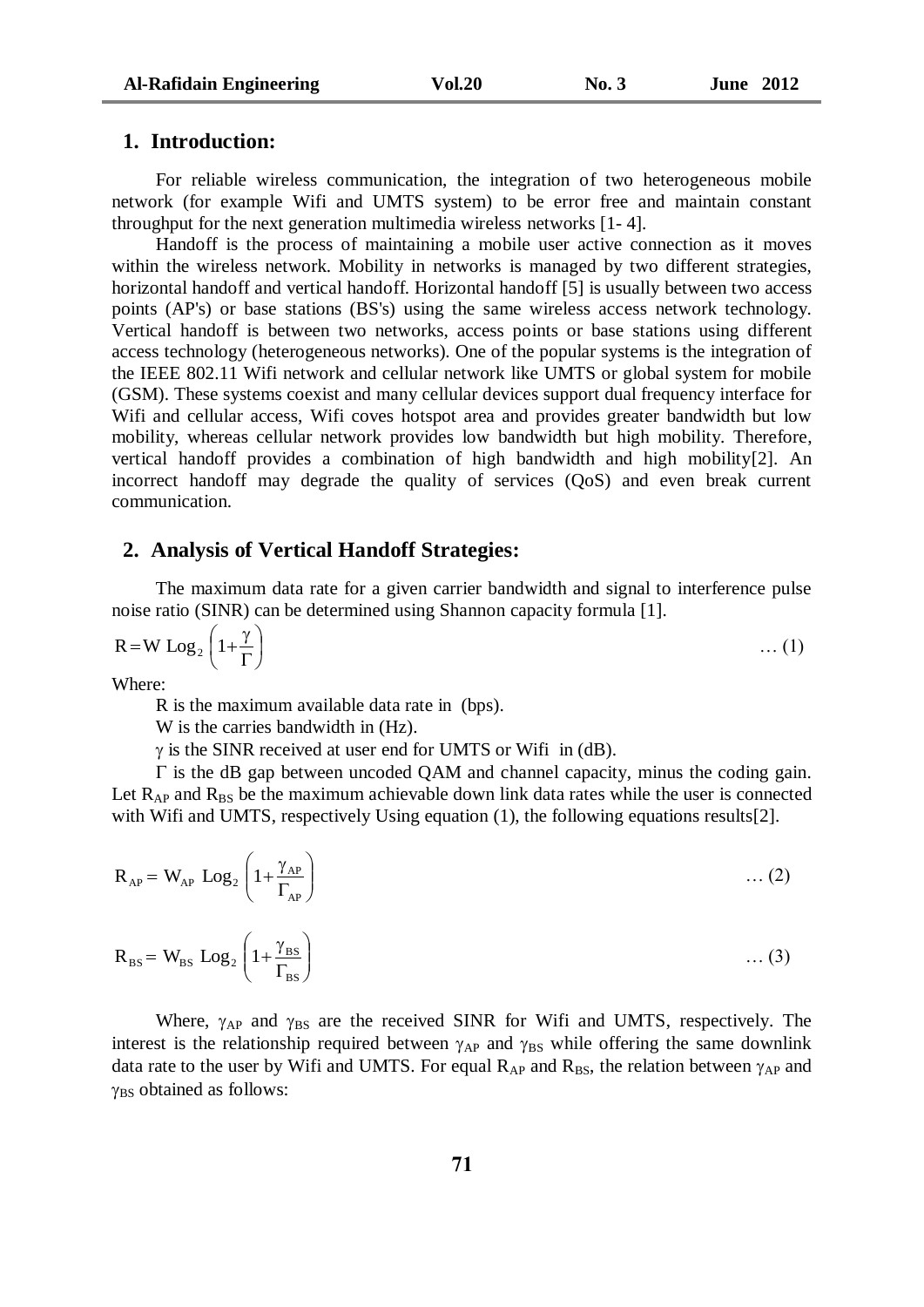$$
\gamma_{AP}=\Gamma_{AP}\left[\left(1\!+\!\frac{\gamma_{\rm BS}}{\Gamma_{\rm BS}}\right)^{\!\!\frac{W_{\rm BS}}{W_{AP}}}\!-\!1\right]
$$

In equation (4) the values of the parameters considered are:

The carrier bandwidth for Wifi (W<sub>AP</sub>) is 1 MHz[6] and for UMTS (W<sub>BS</sub>) is 5 MHz[5].

 $\Gamma_{AP}$  is 2 dB for Wifi and 16 dB for UMTS[2].

Having the relationship between the maximum achievable data rate and the received SINR for both Wifi and UMTS makes the SINR based vertical handoff applicable. The model is based on Wifi and UMTS integration architecture using tight coupling[7][8] in which the Wifi is connected directly to the Radio Network Control (RNC) via the interworking unit (IWU) as in Figure (1).

The SINR ratio can operate under active and passive modes. In active mode, the user is continuously seeking for maximum bandwidth from the two integrated networks. The user keeps measuring the received SINR for Wifi and UMTS, conducting the  $\gamma_{AP}$  and  $\gamma_{BS}$  conversion and sending the handoff request to the RNC based on SINR comparison results. In the passive mode, the



Figure 1: Wifi and UMTS integration architecture [7][8]

measurement of user receiving SINR from both Wifi and UMTS are periodically send to the RNC directly in which the handoff decisions are made according to the SINR values, the user specific quality of service (QoS) requirements as well as the cell congestion conditions.

The passive mode obviously is preferable from the network operators point of view because of the comprehensive handoff strategies with the ability of traffic and load control for both Wifi and UMTS. The active mode has the advantage of self detection, resulting in less handoff delays and can also be deployed for cells under low load condition.

### **3. System Model:**

The downlink traffic is considered, since it requires higher bandwidth than uplink especially for multimedia services such as video streaming using high speed downlink packet access (HSDPA) channel while connected with UMTS.

The SINR  $\gamma_{APJ,i}$  received by user i from Wifi  $A_{Pi}$  can be represented[1] as:

$$
\gamma_{APj,i} = \frac{G_{APj,i}}{P_B + \sum_{\substack{k \in AP \\ k \neq j}} G_{APK,i}} P_{APK} \qquad \qquad \dots (5)
$$

Where:

 $P_{APi}$  is the transmitting power of  $A_{Pi}$ .

 $G_{APi,i}$  is the channel gain between user i and  $A_{Pi}$ .

 $\ldots$  (4)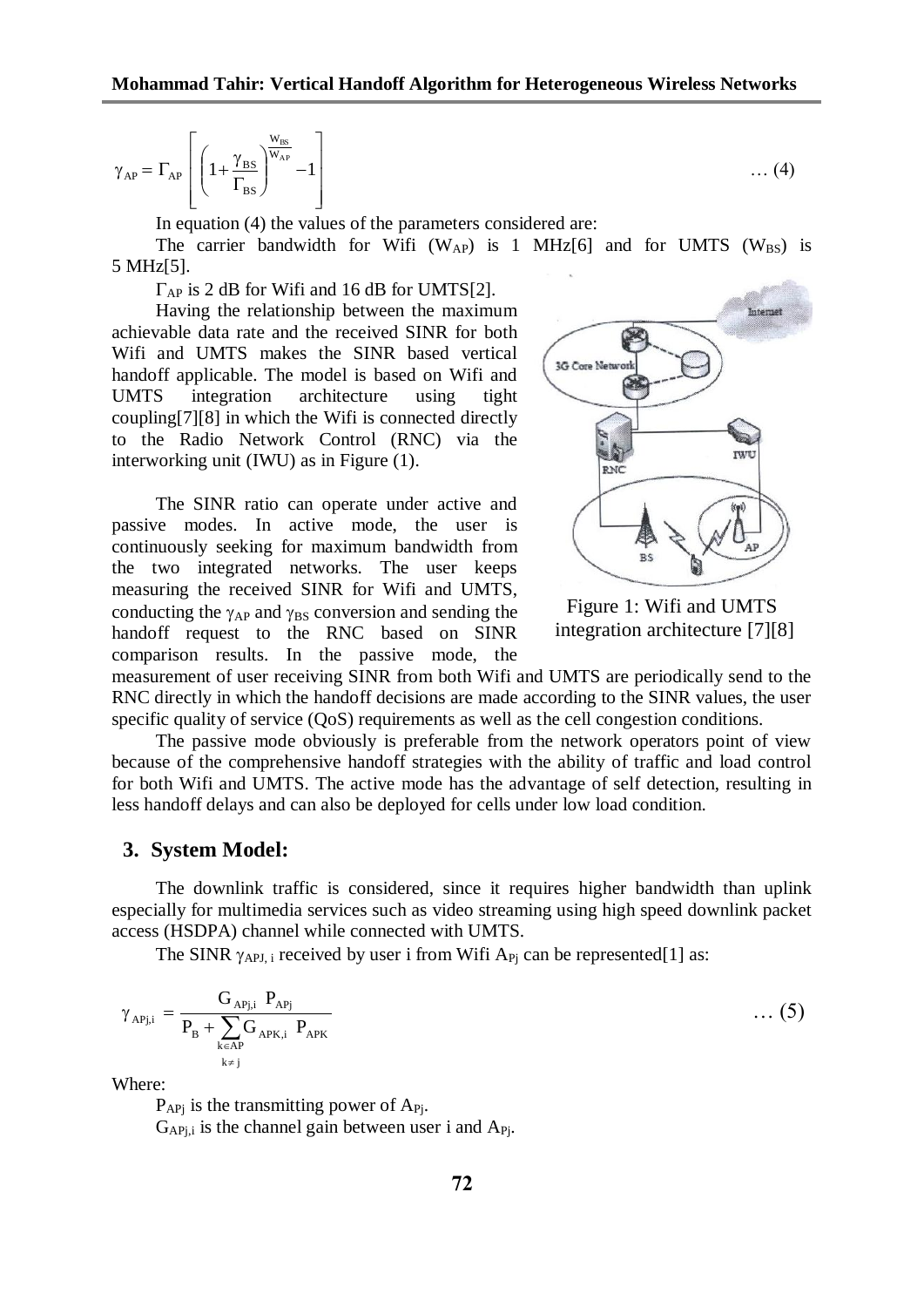$P_B$  is the background noise power at user receiver end.

The SINR  $\gamma_{BS,i}$  received by user i from UMTS can be represented[1] as:

$$
\gamma_{BSj,i} = \frac{G_{BSj,i} P_{BSj,i}}{P_B + \sum_{KEBS} G_{BSK,i} P_{BSK} - G_{BSj,i} P_{BSj,i}}
$$
 ... (6)

Where:

P<sub>BSK</sub> is the total transmitting power of BSK.

 $P_{BSi,i}$  is the total transmitting power of  $BS_i$  to uses i.

 $P_{BSi,i}$  is the channel gain between uses i and  $BS_i$ .

Three proposition models are used:

a- Okumura-Hata model is used in urban area for coverage calculation, it depends on extensive measurements made by Okumura and mathematically modeled by Hata[9] as.

$$
L = 46.3 - 33.9 \log_{10}(f) - 13.82 \log_{10}(h_b) - a(h_m) + (44.9 - 6.55 \log_{10}(h_b)) \log_{10} d \tag{7}
$$

Where:

L is the propagation loss in dB.

f is the operating frequency in MHz.

 $h_b$  is the BS antenna height in meters (3m – 200m).

 $h_m$  is the MS antenna height (1m – 10m).

d is the distance between BS and MS in Km.

 $a(h_m)$  is a correction factor for mobile antenna height in meters and is given as

 $a(h_m)$  (1.1 Log<sub>10</sub>f – 0.7)  $h_m$  – (1.56 Log<sub>10</sub>f – 0.8)

b- UMTS 30.03 pedestrian microcell model[10]:

This model is valid for worst case propagation encountered by pedestrian use in microcell.

 $L=40 \text{Log}_{10}(d)+30 \text{Log}_{10}(f) + 49$  … (8)

Where:

d is the BS to MS separation in km.

f is the carries frequency in MHz for Wifi.

L is the propagation loss in dB.

c- UMTS 30.03 vehicular macrocell model[10]:

This model is applicable in urban area. Where buildings are of nearly uniform height. This model is applicable in urban area. Where buildings are of<br>L= $40(1-4\times10^{-3} \Delta h_b)\text{Log}_{10}(d) -18\text{Log}_{10}(\Delta h_b)+21\text{Log}_{10}(f)+80\text{dB}$ 

### Where:

L is the propagation loss in dB.

f is the carrier frequency in MHz.

 $\Delta h_b$  is the BS antenna height measured from the average rooftop level in meter. The following common conditions and assumptions are used[1-3]. For UMTS HSDPA:

- BS transmit to only one user via HSDPA channel at a time with maximum available power to achieve the optimal physical rate.
- Maximum BS transmit power is 40 dBm.
- BS transmitting antenna height is 25 m.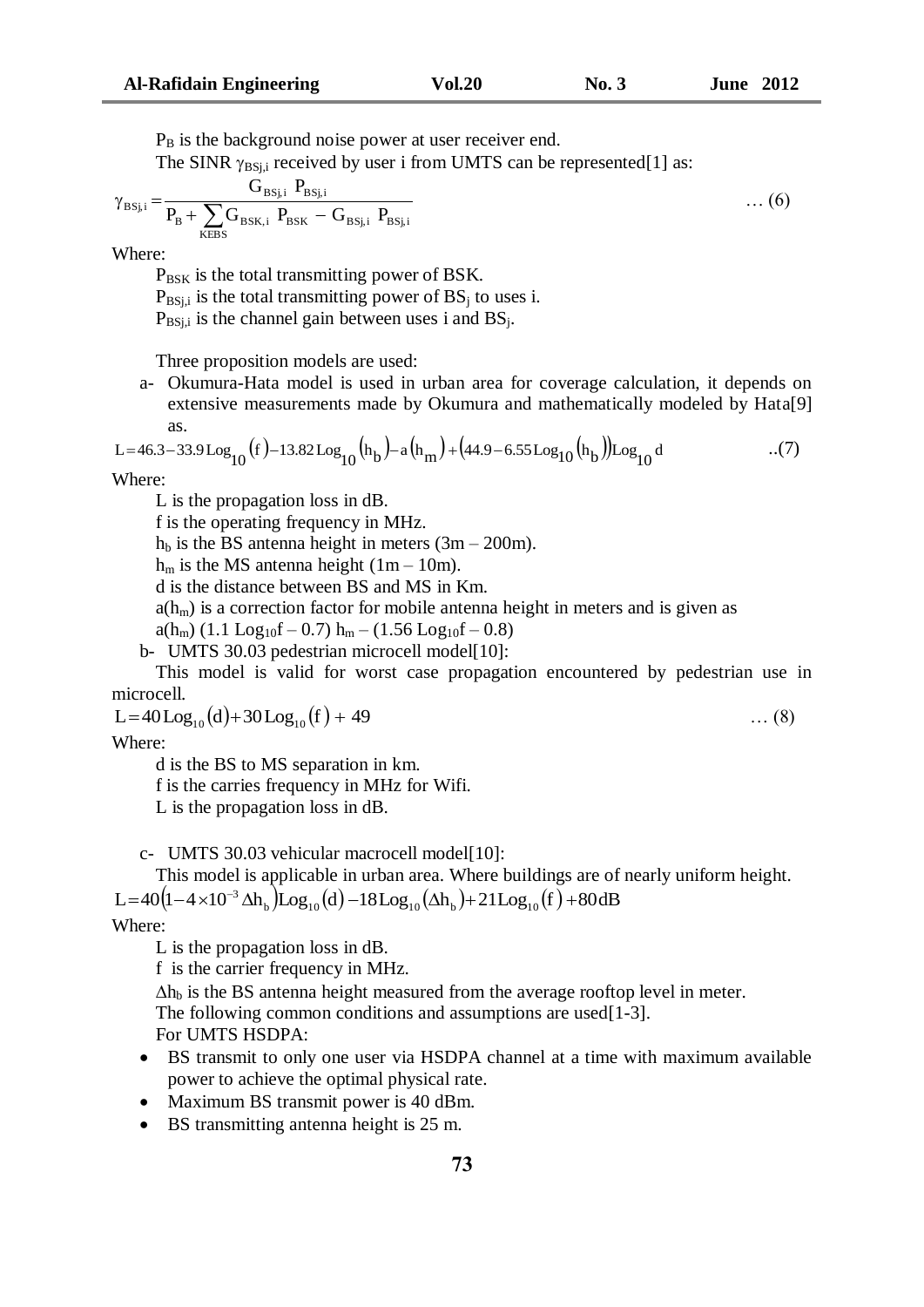- Frequency is 2 GHz.
- User end background noise power is  $-101$  dBm for Wifi.
- Maximum AP transmitting power is 20 dBm.
- AP transmitting antenna height is 3 m.
- $\bullet$  Background noise power is  $-96$  dBm.
- Frequency is 2.4 GHz.

## **4. System Simulation and Results:**

The performance of different vertical handoff algorithms at the system level evaluated. MATLAB-based simulator developed which is suitable for investigating the heterogeneous wireless network performance under different radio resource management strategies. The system simulated consists of 7 BS's and 12 AP's placed at each UMTS cell boundary. The UMTS cell radius is 1000 m.

Figure (2) shows the variation **of throughput with distance for the three models considered. Figures 2a and 2c maintain** constant throughput and stable handoff in macrocell while figure 2b is not efficient due to the variable throughput and unstable handoff.



Figure 2. Throughput vs. distance for models a, b, and c.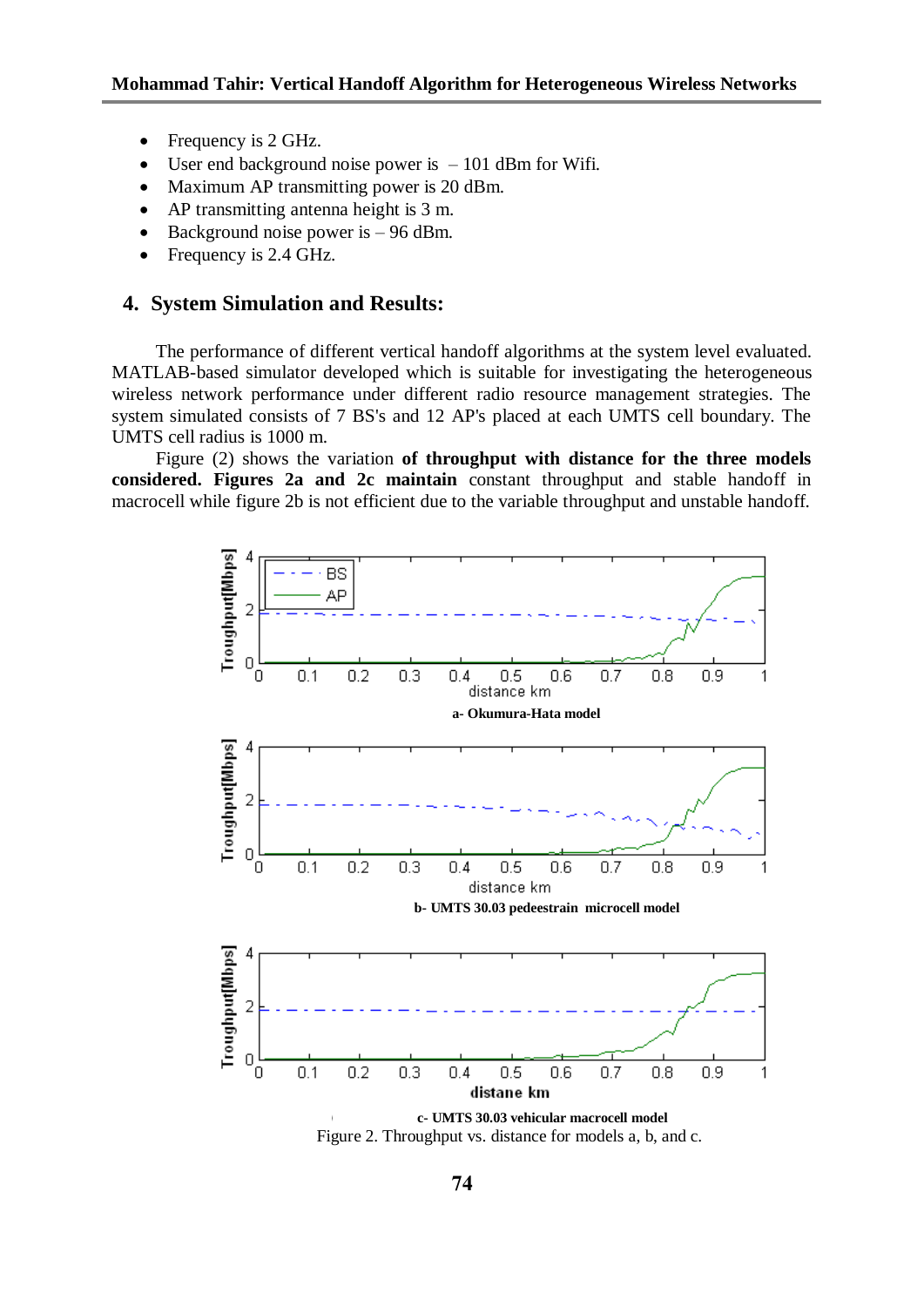Figures (3a), (3b) and (3c) show the power received by MS from BS and AP, in figure 3a, handoff is executed at received power of  $-110$  dB at a distance of 110 meters from AP, figure 3b at  $-115$  dBm at a distance of 200 m and in figure 3c at  $-890$  dBm at 80 m from AP. It can be seen from figure 3 that the power from AP decrease more rapidly with distance as compared to the power from BS.



Figure 3: Received power vs. distance for models a, b, and c.

Figures (4a), (4b) show Akumura-Hata model variations of throughput versus distance for different end user's speed. In Figure (4a), the throughput is nearly constant for the three speeds shown up to 500 m from BS and decrease with increasing speed. While Figure (4b) the throughput is constant at 50 m distance from AP and then decrease sharply with distance as compared to Figure (4a), also throughput decrease with increasing speed.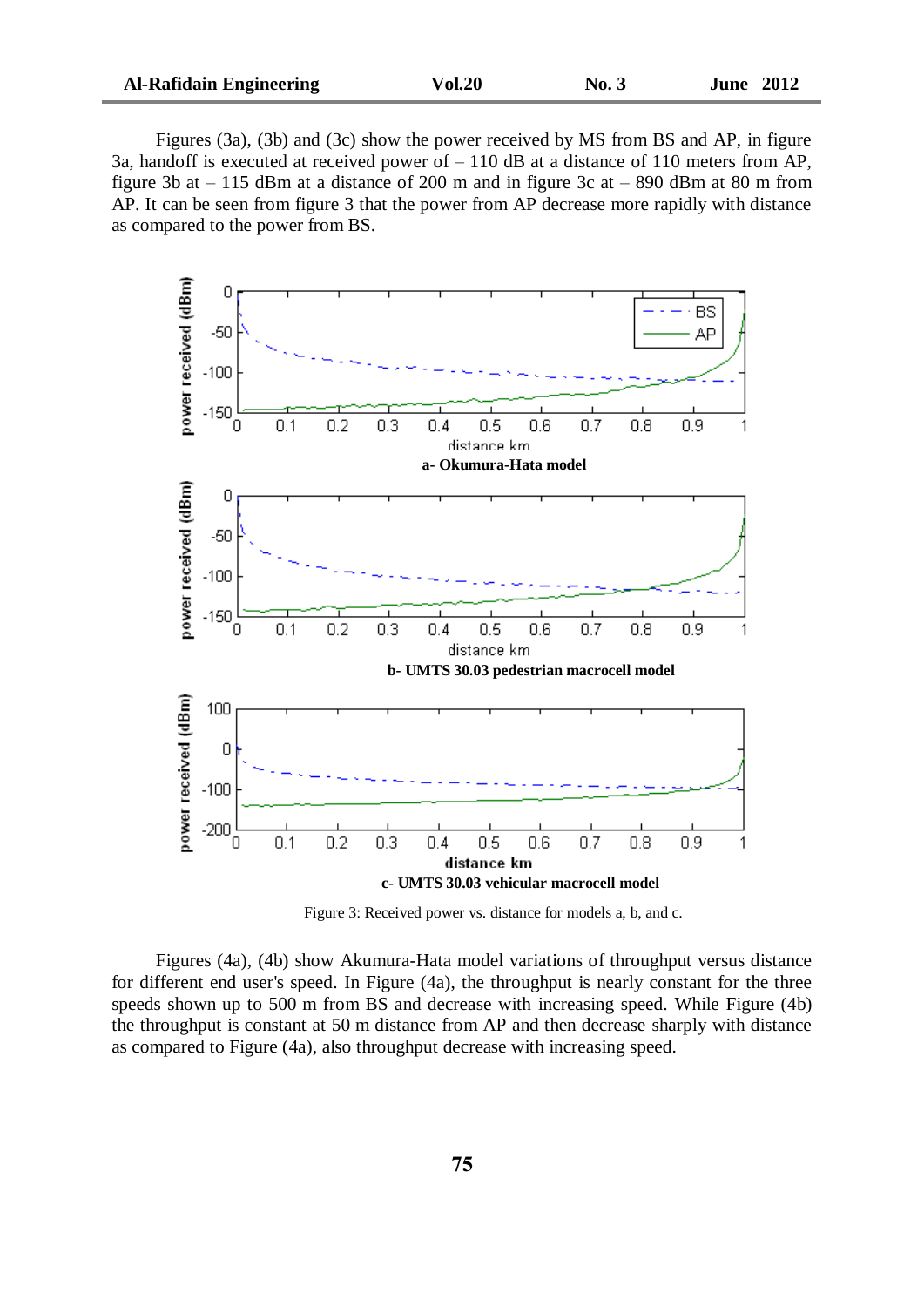

Figure 5 is for microcell model, in Figure (5a), throughput is constant for a distance of 400-450 m from BS and decrease with increasing speed, Figure (5b) for AP the throughput is constant to 40 m distance from AP and decrease rapidly with speed.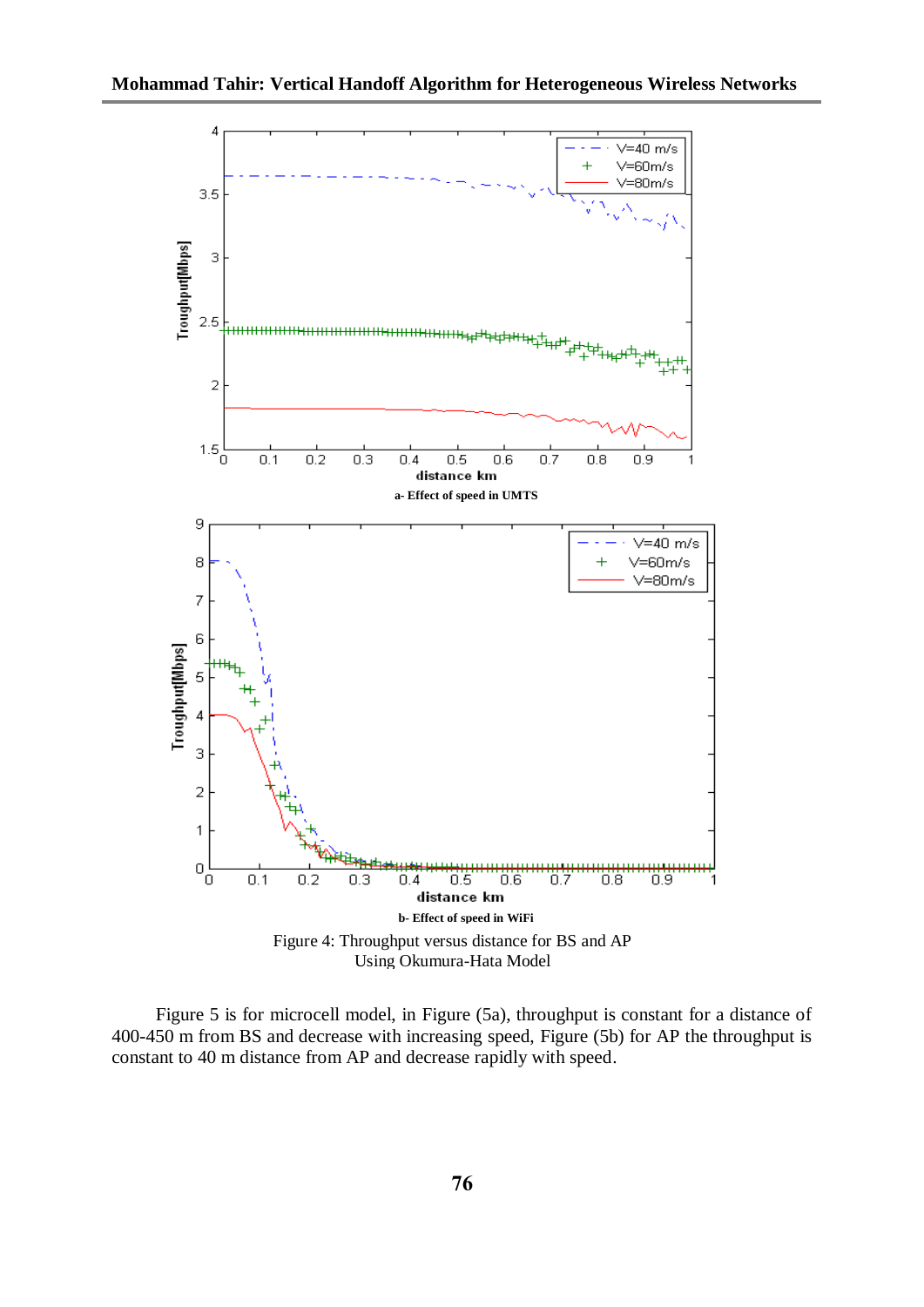

Figure (6a) is for macrocell model, the throughput is nearly constant for distance increase from BS, while Figure (6b) the throughput is constant to 70 m from AP and decreases rapidly with increasing speed.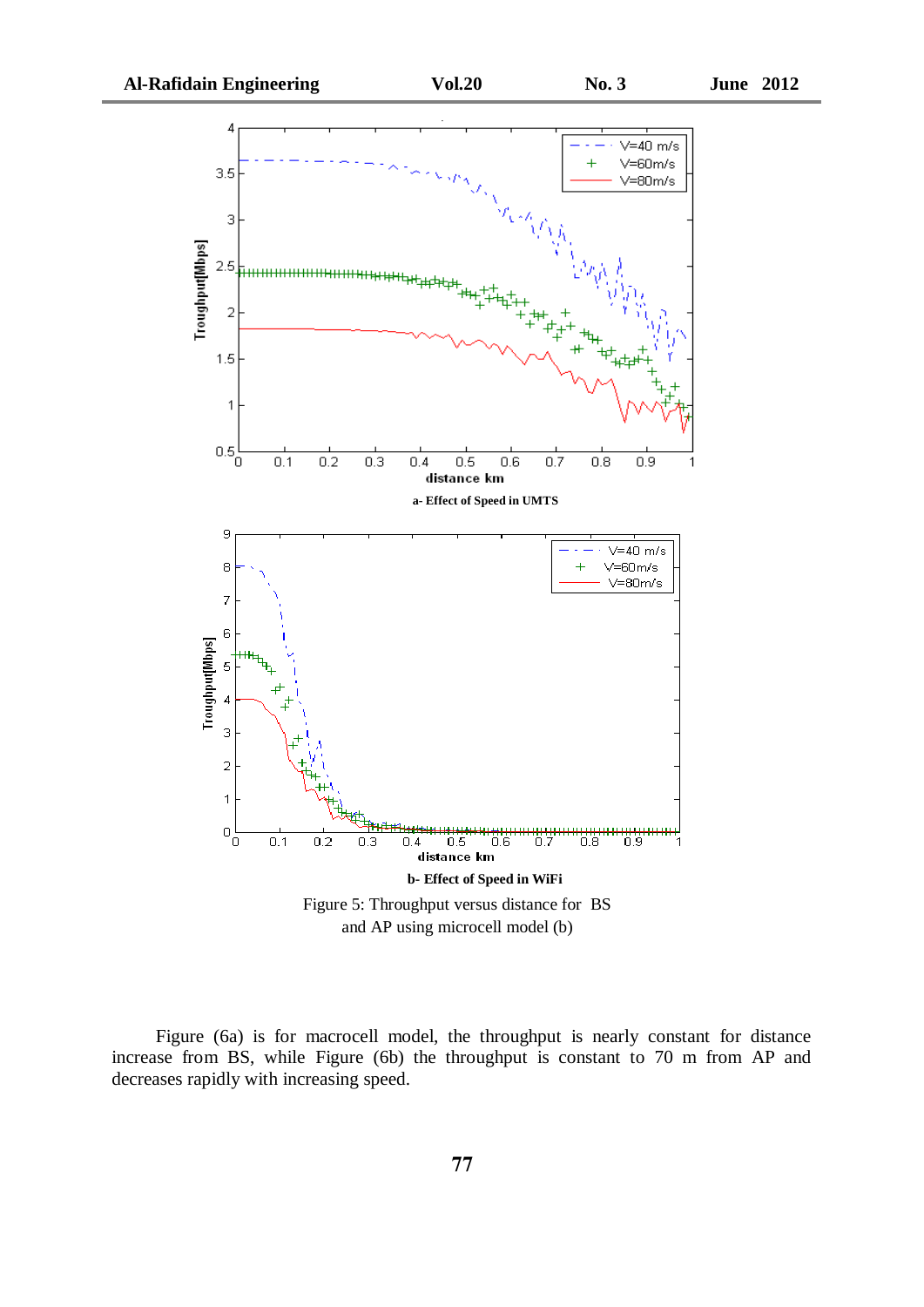

using macrocell model (c)

## **5. Conclusions:**

The vertical handoff between access network in the next generation multimedia wireless networks is dealt with using three propagation models. In order to provide multimedia QoS inside the integrated network environment. The results obtained indicate that Okumura-Hata and UMTS 3003 vehicular models agree quite well for throughput with distance, power received with distance.